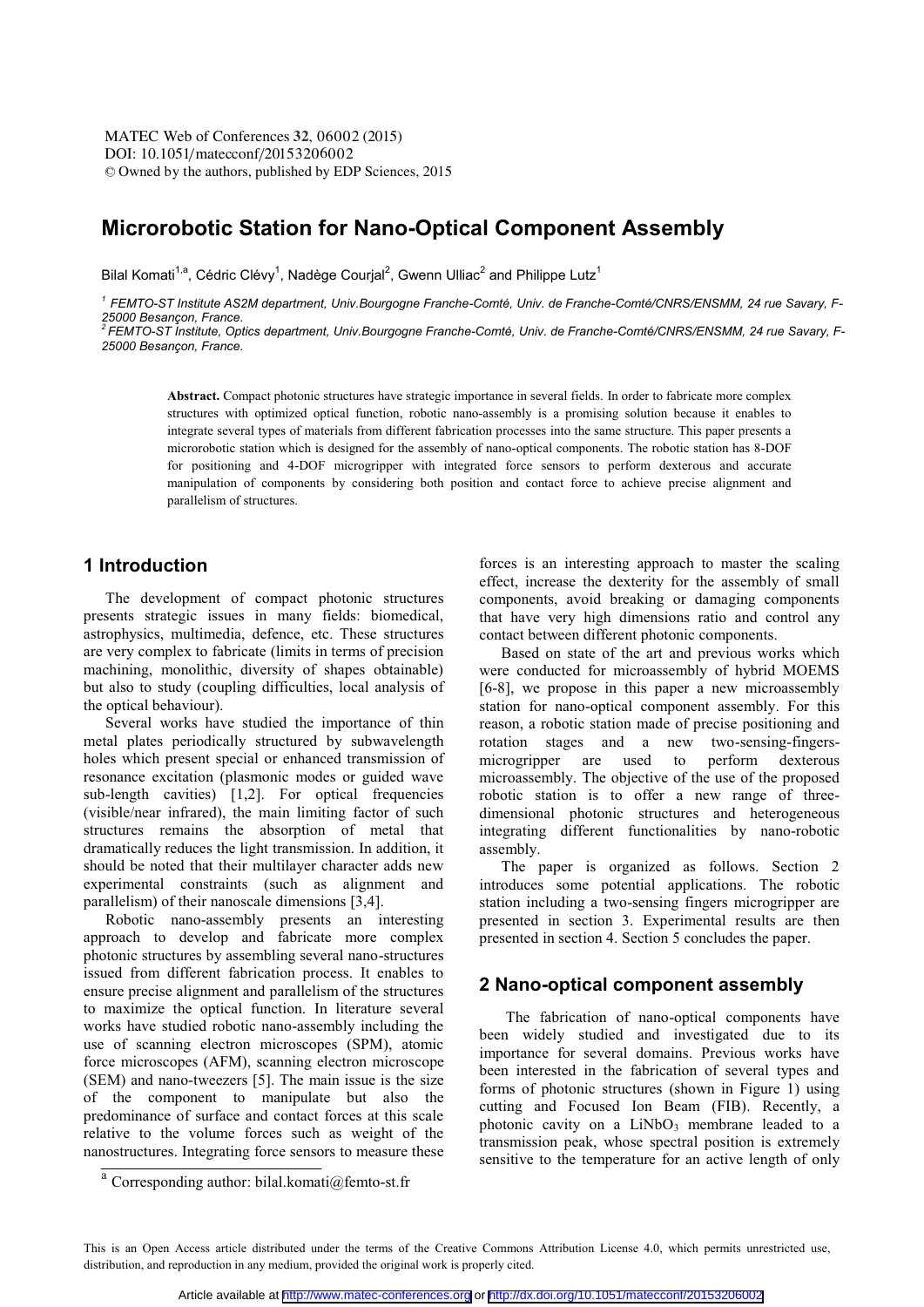13 μm. All these preliminary results on lithium niobate are very attractive, but it is possible to go even further towards integrated structures. In assembling these nanoguides with metallic-dielectric and polarization control, a decisive step can be taken towards integrated miniaturized electro-optical components with total space less than  $1 \text{ mm}^3$  and low power consumption.

 Fabricating hybrid nano-optical structures by robotic micro-assembly approach requires considering several locks:

- The small size of the components to be manipulated (tens of μm sideway and hundreds nanometers thickness)

## *- The high aspect ratio of components which induces fragility*

- Assembly requires to control all 6 Degrees of Freedom of the manipulated component relative to a reference with high accuracy (better than 1 μm as a first step)

- Assembly requires to minimize air gaps between components and thus to maximize contact between assembled components (i.e. controlling contact forces)



**Figure 1. Examples of photonic structures: (a) Ridges obtained by saw dicing and polishing of the bulk material (b) 3D photonic cristal onto a membrane (c) photonic component with surface structured by small bumps.** 

# **3 Microrobotic station for the assembly**

**3.1 Presentation of the robotic station** 

 The robotic microassembly station proposed in this paper is shown in Figure 2. The experimental setup is composed of large range motorized stages, fine positioning stages, rotation stages and a microgripper with integrated force sensors. The large range motorized stages are M-112.1DG from PI (Physik Instrumente) to perform large range X, Y and Z displacement up to 15 mm. The fine positioning stage is a P-611.3 NanoCube with 100  $\mu$ m range and 1 nm in resolution with internal position sensors. Two rotation stages from SmarAct SR-3610-S with 1.1  $\mu^{\circ}$  in resolution are used to adjust the alignment and the parallelism in the robotic station. The positioning and rotation stages are sensorized and closed loop controlled for higher position control accuracy.



**Figure 2. Robotic microassembly station proposed for the nano-assembly composed of 8-DOF positioning and rotation stages, 4-DOF microgripper with sensorized end-effectors.** 

#### **3.2 Microgripper with sensorized end-effectors**

 In the last decade, several researches have been interested by the development of force sensors for micro and nano scale applications. In literature, the most used solution is to use a microgripper with an active finger and a force sensing finger. However, in previous works [9], the use of two-sensing-fingers microgripper provides an estimation of the lateral contact force between the manipulated micropart and the microassembly substrate in addition to the gripping forces.

 In the microgripper design, two main points should be considered: the dimensions of the end-effectors and the force sensing and displacement specifications. For the first point, the force sensor has been designed to manipulate small components such as 7 x 7 μm parts with great dexterity. For this reason, the thickness of the force sensor is 10 μm. For the microgripper specifications, the solution of using two active fingers provides more dexterity to achieve more complex tasks. Thus, the microgripper used is composed of two active fingers with integrated force sensors. Indeed, a piezoresistive force sensor [10] is integrated into each finger of a piezoelectric actuator [11] to realize a dexterous microgripper. An image of the one force sensor is shown in Figure 3 where the dimensions of the force sensor are